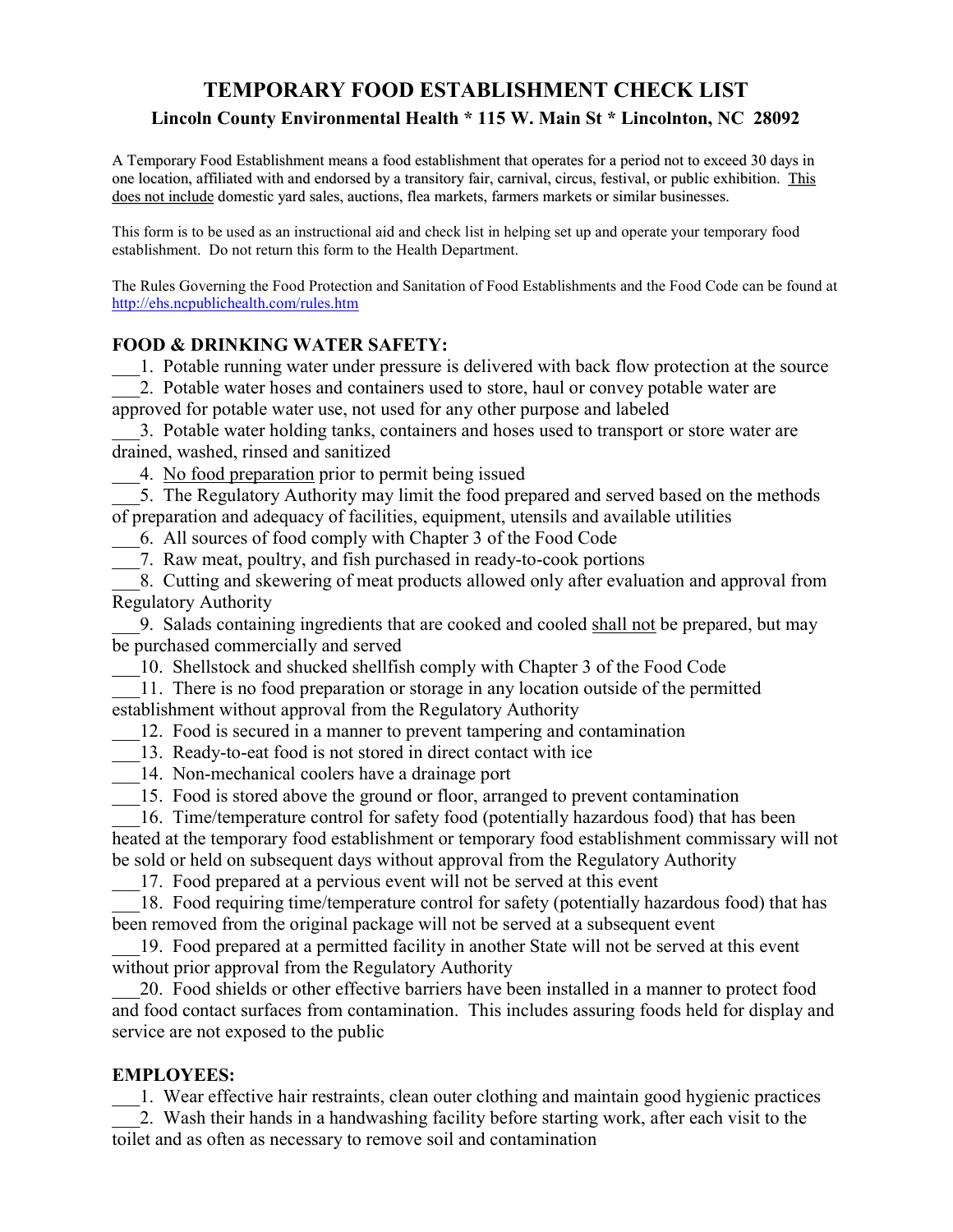3. Handwashing facilities consist of *at least* a 2 gallon container with an unassisted free flowing faucet, soap, single-use towels and a wastewater receptacle

\_\_\_4. Warm water is used for handwashing

5. No tobacco use in any form, no consuming food in the food preparation area, warewashing area or storage areas

\_\_\_6. Employee beverages are stored in a covered container, away from food, utensils, preparation surfaces and storage areas

\_\_\_7. An Employee Health policy has been established in compliance with the Food Code Subpart 2-201

\_\_\_8. Toilet facilities are provided clean and in good repair, accessible to employees

# UTENSILS:

1. Equipment is clean and in good repair

2. Surfaces that come into contact with food, drink and utensils comply with parts 4-1 and 4-2 of the Food Code

\_\_\_3. Three basins of sufficient size to submerge, wash, rinse and sanitize multi-use utensils are provided and only disposable customer utensils are used

4. At least one drainboard, table or counter space is provided for air drying

5. Multi-use customer utensils will not be used, except in cases where a three-compartment sink of sufficient size to submerge, wash, rinse, and sanitize utensil is provided along with drainboards, utensil racks or tables large enough to accommodate all soiled and cleaned items that may accumulate during hours of operation in accordance with 4-301.13 of the Food Code

\_\_\_6. The wash, rinse and sanitize solutions are maintained clean

7. The temperature of the wash solution shall be maintained not less than  $110^{\circ}$  F or the temperature specified on the cleaning agent manufacturer's label instructions

8. Equipment and utensils are cleaned, sanitized, stored and handled in accordance with 4-6 and 4-7 of the Food Code

\_\_\_9. If produce is washed onsite, a food preparation sink must be provided

## PHYSICAL REQUIREMENTS:

1. Food establishment is constructed and arranged so that food, equipment, etc. are not exposed to contaminants; the area is kept in a clean and sanitary condition

\_\_\_2. The temporary food establishment is arranged to restrict public access to all areas of the food establishment

\_\_\_3. For outdoor cooking, overhead protection is provided for food, equipment and utensils

4. Cooking equipment with attached lids, such as smokers and roasters shall satisfy overhead protection when preparing bulk foods such as roasts, shoulders and briskets

5. Hot dogs, hamburgers, meat kabobs and other foods prepared in individual servings must have additional overhead cover beyond the lid of the cooking equipment

\_\_\_6. Fans, screens, walls or a combination thereof have been provided to EFFECTIVELY keep out dust, insects, rodents, animals and other sources of potential contamination

\_\_\_7. Live animals are prohibited in accordance with 6-601.115 of the Food Code

\_\_\_8. Nonabsorbent material is provided for ground cover in any instance where dust or mud must be controlled

\_\_\_9. Sewage, grey water and grease waste disposal receptacles are onsite and accessible

10. Waste water is emptied only into approved dump stations, tanks, etc and never into waterways, storm drains or on the ground

11. Garbage containers with properly fitting lids are provided for bulk garbage and refuse storage (lids are not required for garbage containers used during periods of operation in the establishment)